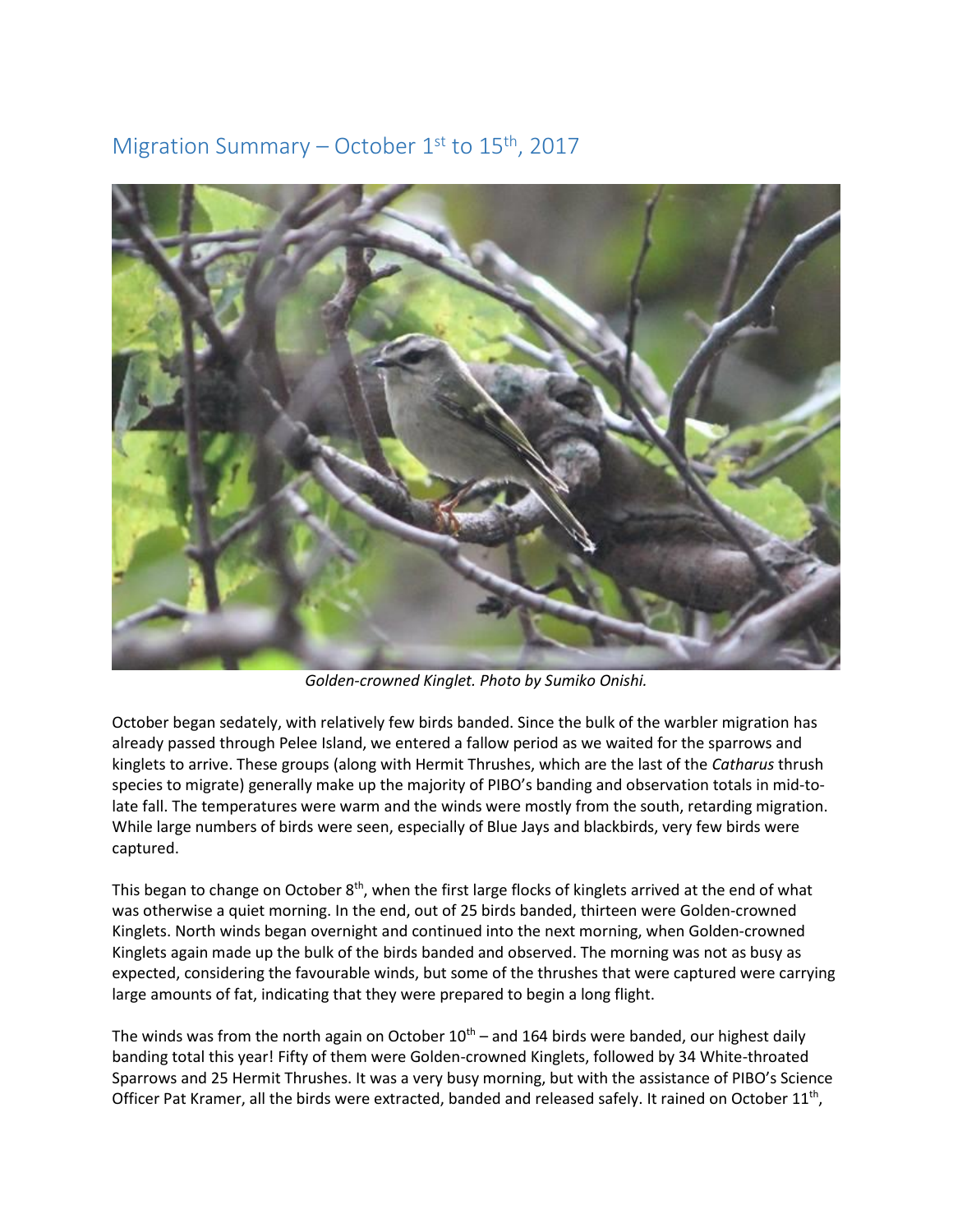granting us some time to recover, and then the excitement continued on October  $12<sup>th</sup>$ , when we banded 160 birds despite a late start due to inclement weather. Once again, the most numerous species was the Golden-crowned Kinglet, followed this time by Ruby-crowned Kinglets, and White-throated Sparrows. The following day was Friday, October  $13<sup>th</sup>$ , and true to its nature, it was a trying day – 147 birds were banded, most of them after 11 a.m., and owing to a temporary staffing shortage some nets had to be closed early so that we weren't overwhelmed. Still, it was a successful morning, with 58 Goldencrowned Kinglets banded in total. October 14<sup>th</sup> was much quieter, with a more reasonable 37 birds banded and fewer kinglets and thrushes in the area. Many White-throated Sparrows were seen, but only two were captured. Nets were not opened on October 15<sup>th</sup> due to gale-force winds and scattered showers.

Large flocks of migrating Blue Jays were common in the first week of October, with many hundreds being counted on census and in the netting area. There was a constant stream of them moving down Fish Point and out over the lake on October  $2^{nd}$ , in flocks of twenty to fifty birds. Six of them were captured first thing in the morning on October 10<sup>th</sup>, and did their best to extract their pound of flesh using their sharp claws and powerful beaks before being banded and released. After that ordeal, it was a relief when it began to rain and nets could be closed for the morning! Blackbird species have also been seen in large numbers, in mixed flocks of Red-winged Blackbirds, Common Grackles, and Brown-headed Cowbirds. A very large flock of two hundred European Starlings was seen on census on October 6<sup>th</sup>, generating an impressive amount of noise as they flew overhead.

The warm temperatures and unsettled weather seem to have delayed migration for some birds, and have brought us a few surprises in the shapes of warbler species who would normally be well on their way south by now. Black-throated Blue Warblers have been the most consistent, with one or two being seen every morning, but Black-throated Green Warblers have also been observed, and an American Redstart was banded as late as October  $12<sup>th</sup>$ ! A Northern Parula was seen on October  $2<sup>nd</sup>$  and one was captured on October 10<sup>th</sup>. At this time of year, the dominant warbler species are Myrtle Warblers and Western Palm Warblers, and they began to be seen and captured more frequently from October 6<sup>th</sup> onwards. Overall, diversity has been higher than usual for this late in the fall. The total number of species seen each day has generally been between forty and fifty species, and reached a high of 63 on October 10<sup>th</sup>.

A few Sharp-shinned Hawks have been captured in the netting area, but fewer of them have been banded than in previous years. Four were seen in and around the banding station on October 14<sup>th</sup> though, so they are still moving through the area. A Peregrine Falcon bearing a leg band was seen on census on October 7<sup>th</sup>, but as it did not condescend to come into the netting area to be captured its origins remain a mystery. Also on October 7<sup>th</sup>, a Merlin stopped by and perched above the banding station to eat its lunch of a plucked Blue Jay, which was identifiable only by a few tail feathers.

\* \* \*

PIBO's first public owling night will take place this Saturday, October 21<sup>st</sup>, from 7:30 p.m. onwards. Please join us at the PIBO cottage (585 South Shore Road) for mulled wine and hot apple cider, and possibly a chance to see one of North America's smallest species of owl, the Northern Saw-whet. Unfortunately, the warm temperatures we have been enjoying recently are not ideal for Saw-whet owls, who prefer it to be a bit chillier before they begin migrating, but we will open our owling nets regardless. If the night turns out to be raining, nets will be opened on October 22<sup>nd</sup> instead.